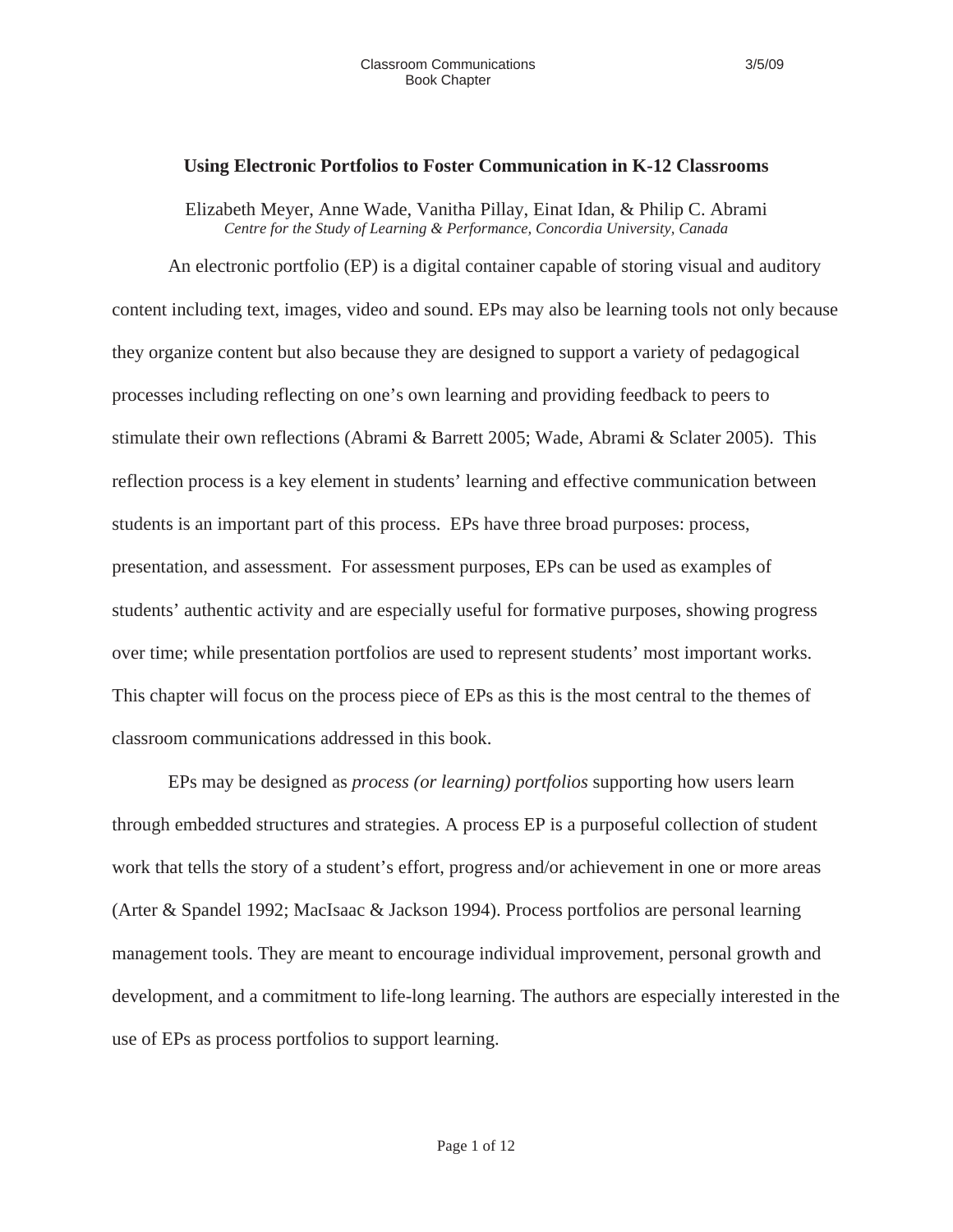Process EPs are gaining in popularity for multiple reasons. They provide multimedia display and assessment possibilities for school and work contexts allowing the use of a variety of tools to demonstrate and develop understanding—especially advantageous for at-risk children whose competencies may be better reflected through these authentic tasks. At the same time, by engaging these learners, their deficiencies in core competencies such as reading, writing, and general learning skills may be overcome. Process EPs may scaffold attempts at knowledge construction by supporting reflection, refinement, conferencing and other processes of selfregulation, important skills for lifelong learning and learning how to learn. They are superior for cataloguing and organizing learning materials, better illustrating the process of learner development. Many EPs are web-based, so they can also provide remote access encouraging anywhere, anytime learning and easier input from peers, parents, and educators, letting them provide feedback through a single electronic container. In this regard, they may be used to foster communication between teacher-student, student-student, and child-parent throughout the learning process.

#### **ePEARL: An Example of an e-Portfolio Tool**

The Centre for the Study of Learning and Performance (CSLP) based at Concordia University in Montreal in collaboration with their partner  $LEARN<sup>1</sup>$ , developed a web-based, student-centred electronic portfolio software, entitled ePEARL, electronic Portfolio Encouraging Active Reflective Learning, (http://grover.concordia.ca/epearl/en/) that is designed to develop self regulated learning (Zimmerman 1989, 2000; Zimmerman & Tsikalas 2005), along with improved communication skills in students. Three levels of ePEARL have been designed for use

<sup>&</sup>lt;sup>1</sup> LEARN stands for the Leading English Education and Resource Network. See http://www.learnquebec.ca/en/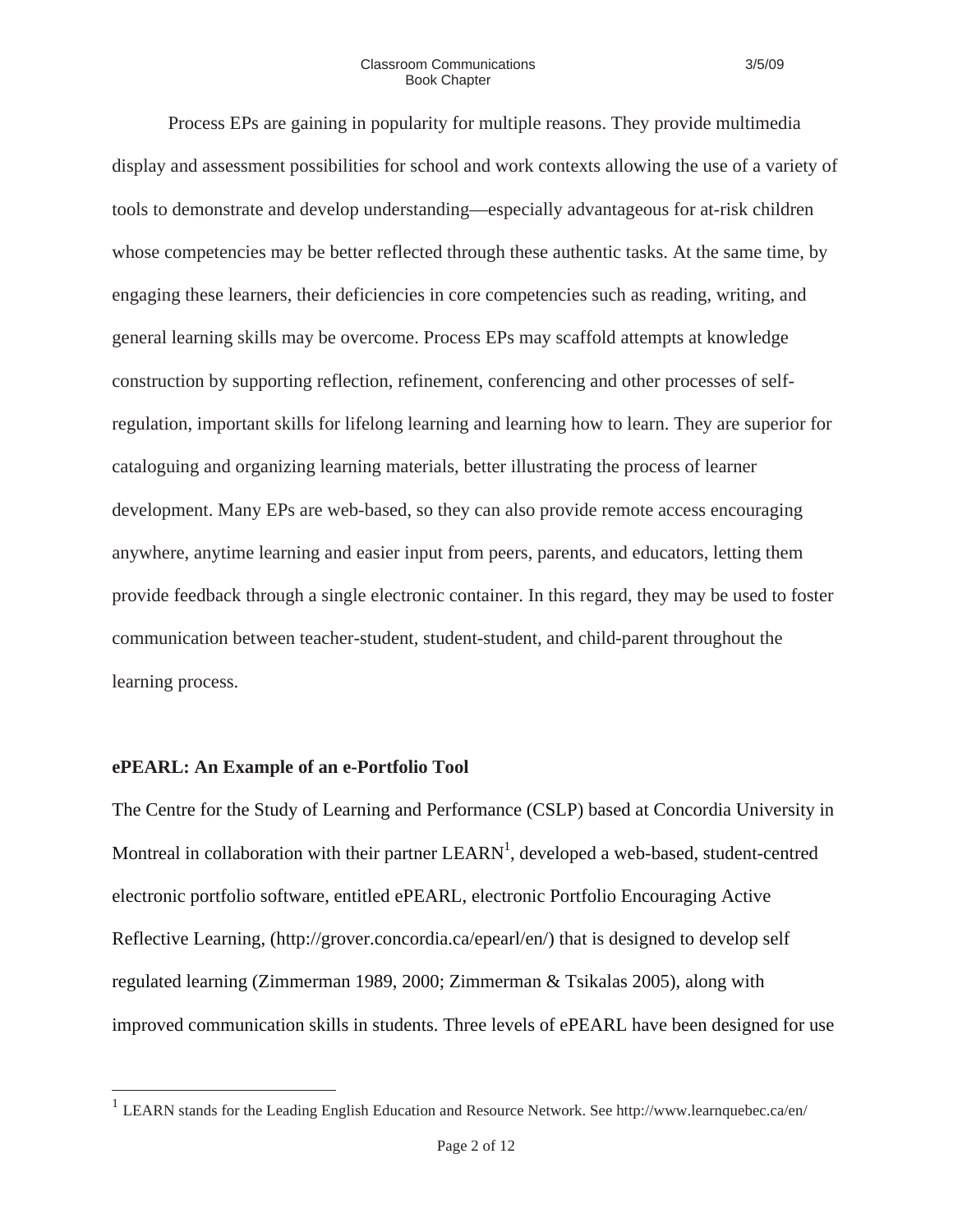in early elementary (Level 1), late elementary (Level 2) and secondary schools (Level 3). In ePEARL students can: personalize the portfolio; set long and short-term goals; create new work through use of a text editor and audio recorder, or link to digital files created outside of the tool; reflect on work; share work with classmates; provide and receive feedback from teachers, peers and parents; edit work; save work under multiple versions and send work to a presentation portfolio. The artifacts index page offers students and teachers an easy way to store, organize, and track the progress of assignments (Image 1).

ePEARL is designed to promote a student's self-regulated process of learning. The software prompts the creation of general learning goals for a term or year, or for a specific artifact (G); reflection on works in progress or completed works (R); and peer, parent and teacher feedback (C) on the portfolio or on a specific artifact. Teachers may also provide feedback on the student's goal setting and reflection that has occurred within the portfolio. The ePEARL environment guides students through the creation process. The software also offers the ability to attach work completed using other software (A), so it can accommodate any kind of digital work a student creates, including podcasts, videos, powerpoint files, scanned images or photographs of paper-based work.

Before work is created, students are encouraged to set their goals for the assignment, and may attach learning logs, evaluation rubrics and study plans to keep track of their learning process as it takes place. After the creation of work, sharing with peers or teachers is encouraged so that students may solicit feedback on drafts of work. Students may also reflect on their performance and strategies, and to use these to adjust their goals for the next work. Sharing with peers is prompted in the reflection screen (Image 2). Once students have completed a version of an assignment they are asked if they would like to share this piece with classmates to obtain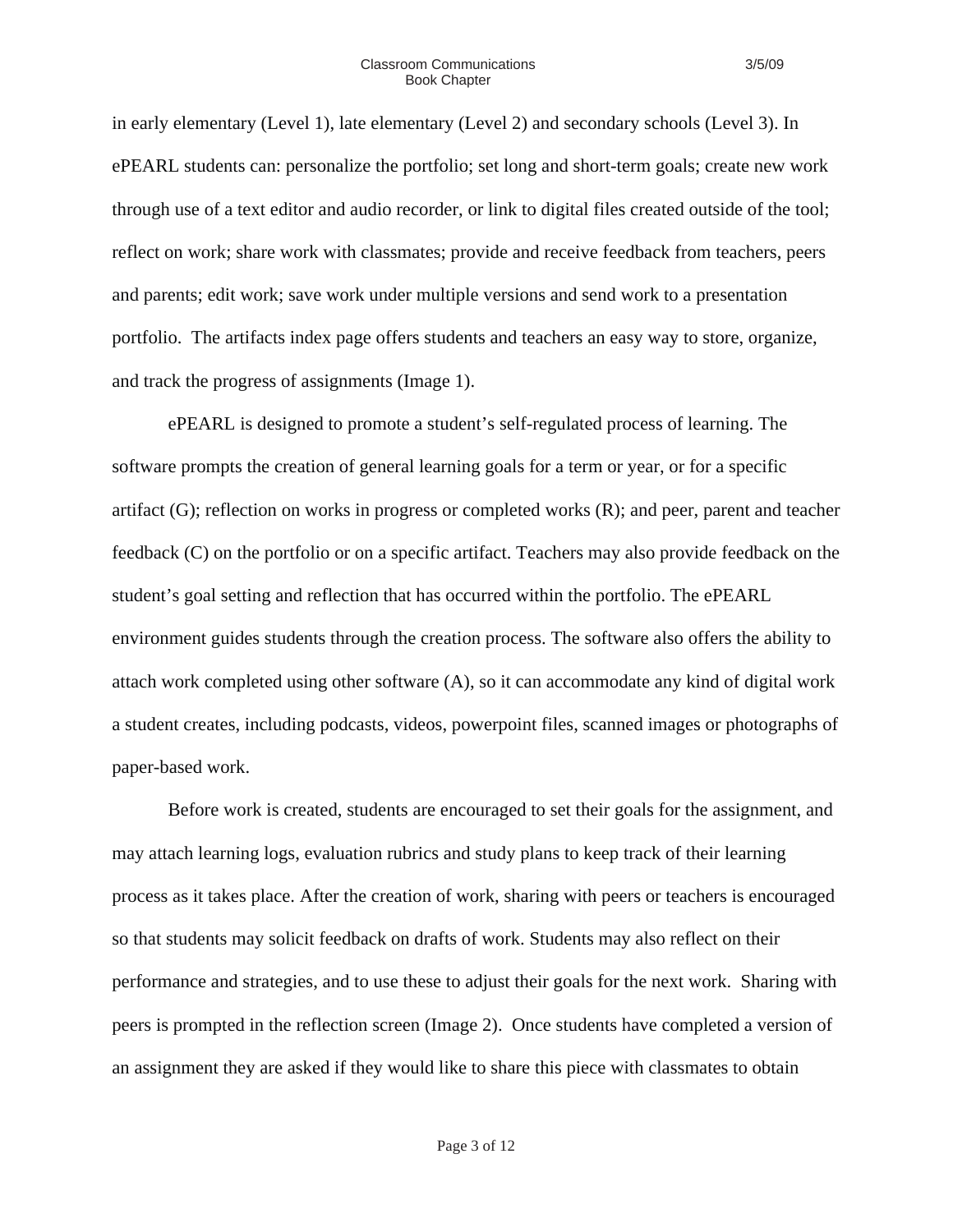feedback. Teachers have automatic access to view and enter feedback in all of their students' ePEARLs.

The Presentation folder within ePEARL is where students collect selected important artifacts. This provides a cumulative area where artifacts are carried over to the next level of the software and acts as an archive of stored work during a student's educational career. The selection process allows students to reflect on why they feel an artifact belongs in their presentation folder, its relationship to other work, and on their own advancements.

### **Facilitating Communication Through Design**

An EP, by definition, is a way to externalize an individual's thought processes and progressions. When beginning an ePEARL entry, the student is walked through a creation process that models a certain level of expert practice including forethought, performance, and self-reflection. Some cognitive scaffolding is made explicit at this stage, enabling students to easily address aspects or initiate practices that they may not realize are necessary or beneficial to their learning process such as reflecting on both the final content *and* the process. As these skills and practices are adopted and internalized by the learner, this guided step-by-step scaffolding can be skipped. ePEARL is designed to give the individual student a view of his/her own progress. By the end of the guided process, and possibly after several drafts, the learner is ready to make a selection of works he/she would like to display. Reflection is also actively encouraged at this point by urging learners to consider the merits of the final work, of the process and of the contribution made to the student's awareness of him/herself as a learner.

Particular features in ePEARL are intended to facilitate communication between individuals. The software allows students in the same class or school or across schools, to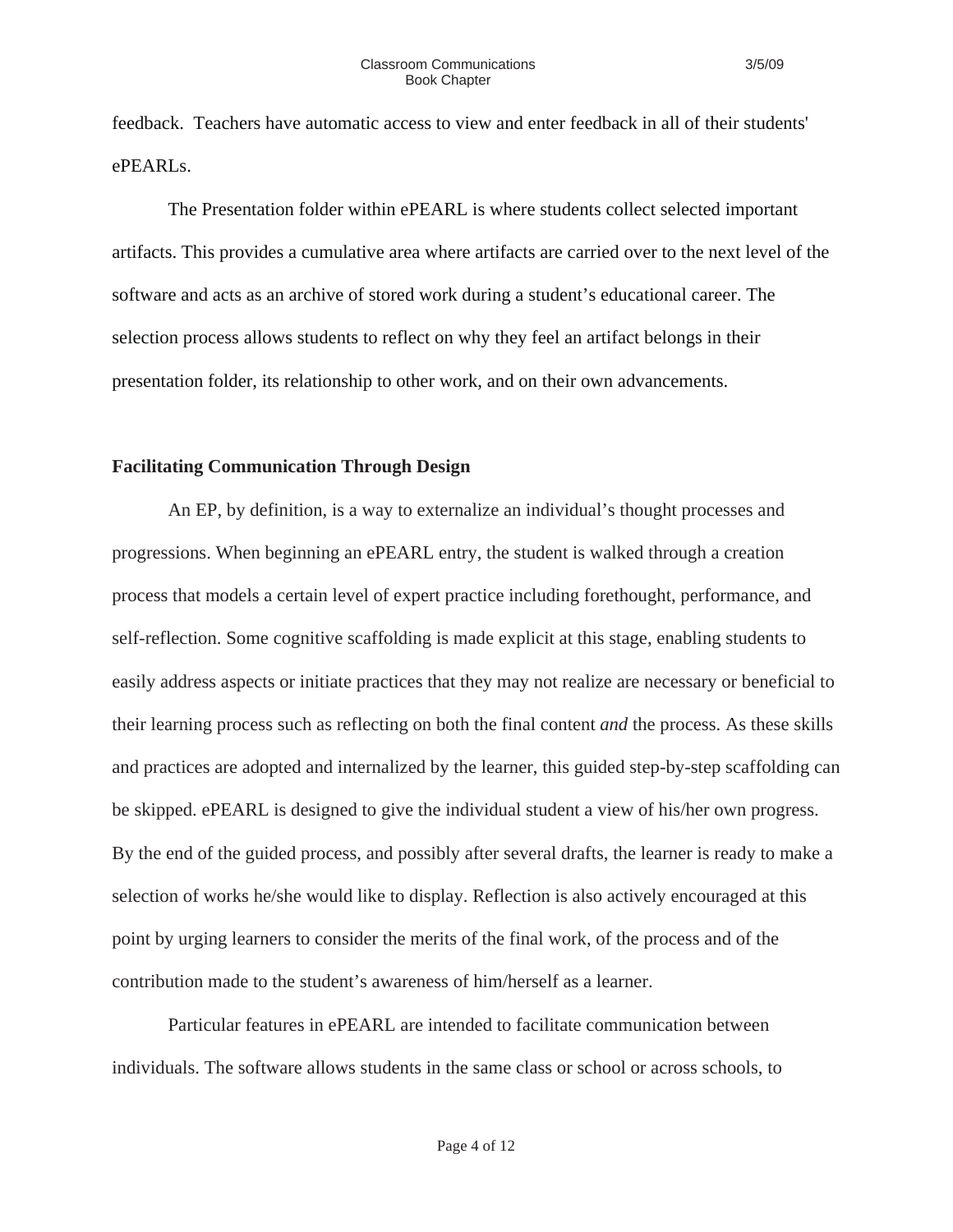comment on works in each other's portfolios. Students receiving the comments are encouraged to revise their work, incorporating those comments they feel are helpful. Teachers are also able to comment on goals and strategies selected by the student, and thus help monitor and adjust individual student progress and understanding. Apart from facilitating the communication between teacher and students, this feature also pedagogically supports the teacher by clearly identifying where a teacher's comment may be inserted and can provide the greatest help. ePEARL was also designed to encourage scholastic communication between students and their parents. Given the learning environment is not limited to the classroom, practices at home are central to a student's academic success. The ePEARL software encourages parents to participate in their child's learning process, by commenting on individual work as well as on the portfolio as a whole.

#### **Communicating Effectively Through ePEARL's Feedback Feature**

The feedback feature in ePEARL facilitates ongoing communication between students, teachers and parents through the learning process. Feedback is only effective, however, if offered consistently and constructively. From our experience and observations, quality feedback is not easy to provide, and has to be supported and facilitated through the software with examples and prompts for teachers, students and parents to be used successfully.

It is sometimes difficult for teachers to give comments relevant to the students' goals, work or reflections. We have identified three important key factors to keep in mind when giving a student feedback. First, the teacher is setting an example, as well as a standard for his or her classroom. Students will learn from their teacher how to provide constructive feedback. Teachers can ask themselves several questions when providing comments or feedback on students'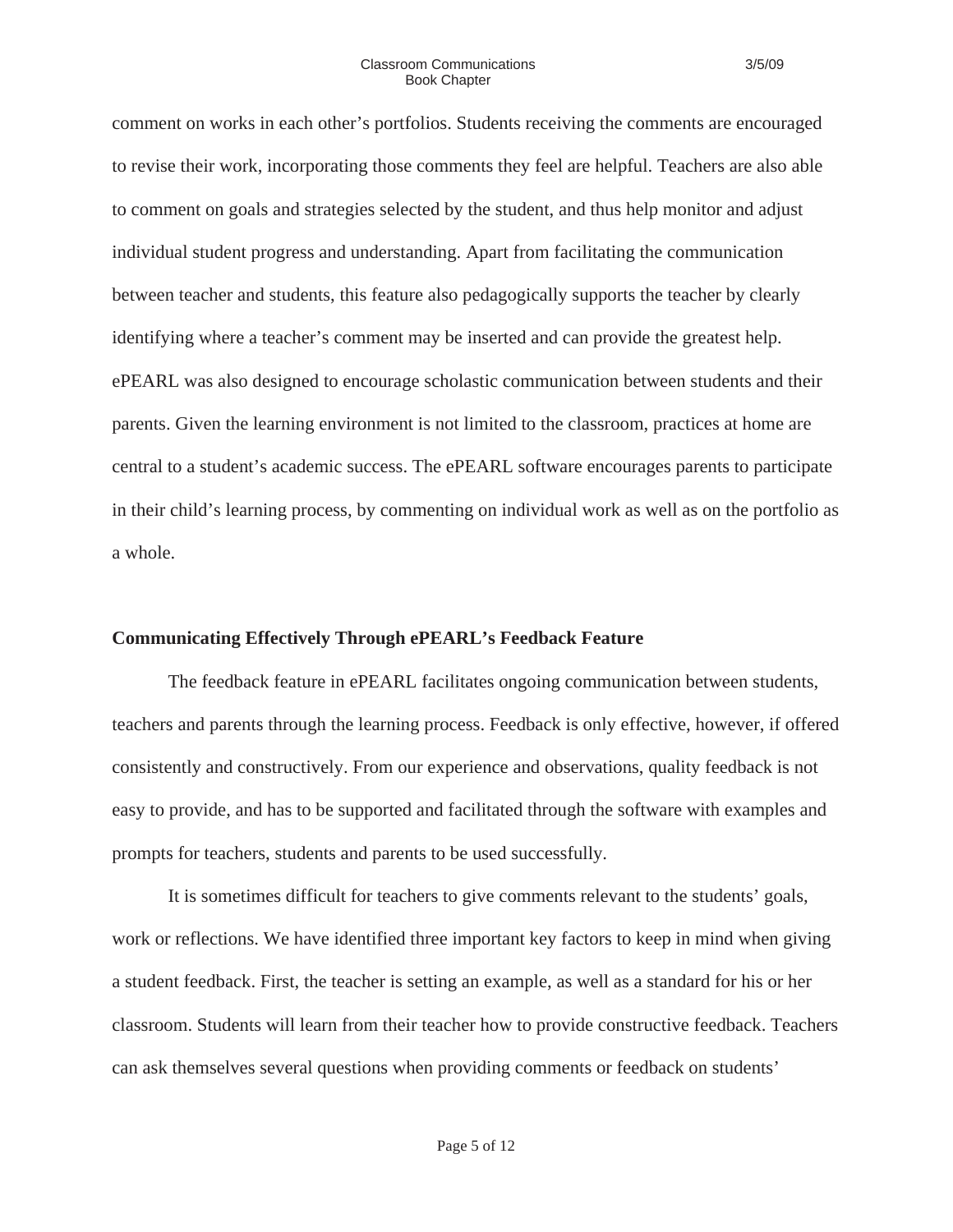portfolios. For example: "Did the student reach his/her goal?", "Why?/Why not?", "How effective are his/her strategies?", "Are these strategies well linked to the task goal?" Second, teachers can refer students to prompts used in the class (such as "two to glow and one to grow" or "Have you thought about…"), resources available in the classroom (such as posters or handouts), or to other students that can help them. Third, users should refer to resources available within the software. ePEARL offers built-in, "just-in-time" help and support videos for teachers, students and parents that may be accessed at any time (Image 3).

Finally, feedback should always begin with a positive remark and be specific. It should also be supported by examples or evidence from the students' work. It's important that feedback should not include a mark (grade), which is performance based. A mere number or letter grade does not help students understand why they did or did not do well, and what they should improve on. It is equally important to encourage, but also to support parents in providing comments on their children's work. Parents may not understand how to provide helpful and positive feedback. Students simply feel encouraged and supported knowing their parents have looked at their work; this is always a good start. In the ePEARL resources page, there is a guide for parents, which directs them in how they can participate in the portfolio process, and offers some guiding questions in providing feedback. All schools and teachers can prepare such resources.

After careful portfolio analysis, we have identified some examples of constructive and non-constructive teacher and student feedback, as well as parent comments (Table 1). As seen in the examples in Table 1, students and parents need guidance in providing comments. Several students will make spelling mistakes and regard this feature as 'chat'. It is up to the teacher to exemplify the type of feedback they want to see, and discuss ahead of time with students what they expect.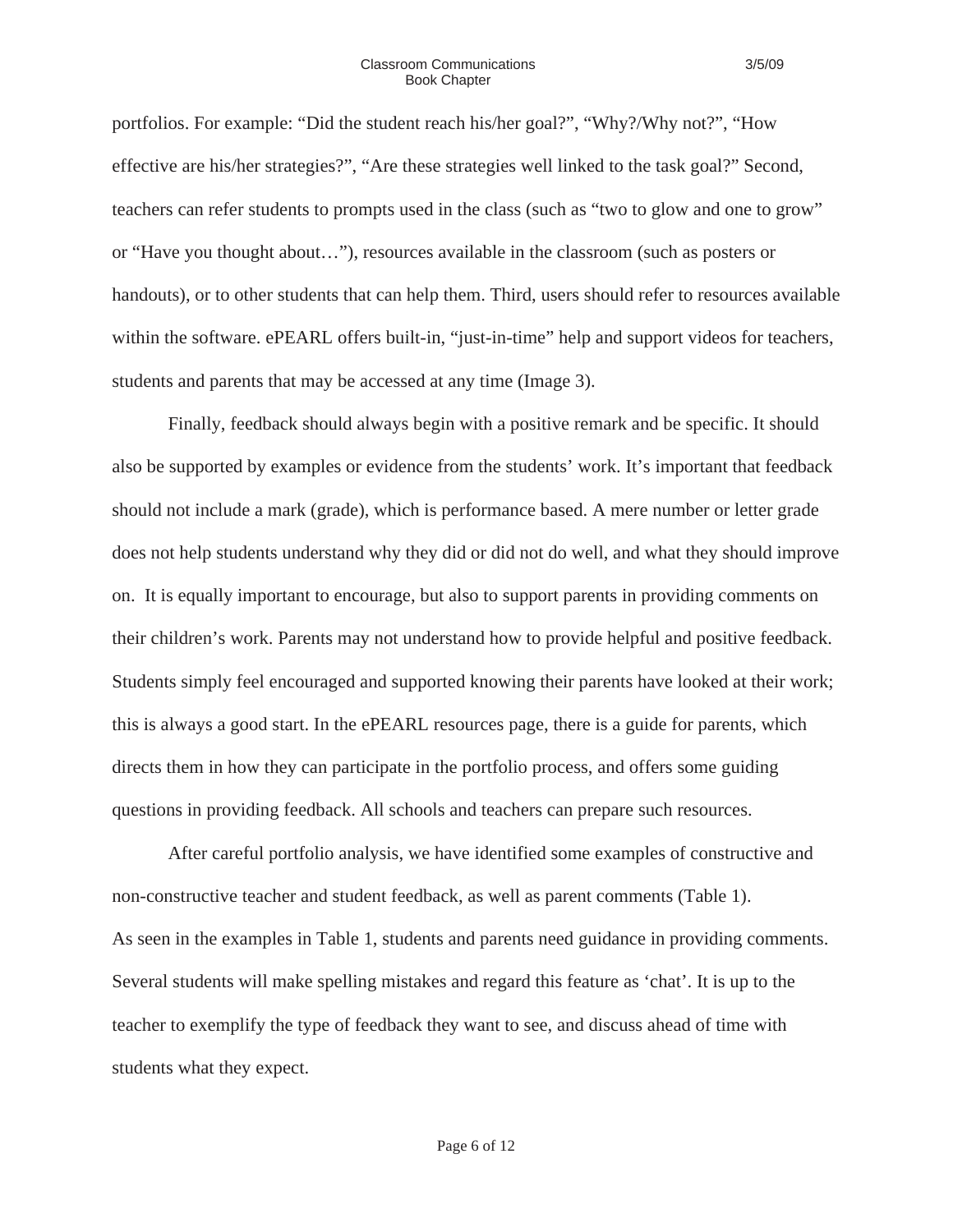## **Lessons Learned**

While teachers and their students see great promise in the use of EPs for learning, there is much that remains to be done to ensure this promise is realized. To teach the skills of selfregulation within an EP environment requires commitment, purpose, and strategies on the part of teachers and students. It requires both "will" and "skill". Although EPs are designed to promote student learning and facilitate classroom communications, the software can't do this work alone. Teachers need to continually provide modelling and instruction to promote effective goal setting, feedback, and reflecting within the portfolio through structured lessons, discussions, and other classroom activities. Support materials for ePEARL such as job aids, lesson plans, and instructional videos are available to help educators effectively teach these skills.

Although the examples provided in this chapter speak most specifically to classroom practices tailored for teachers working with students in elementary and secondary classrooms, the principles of this electronic portfolio and its use in promoting effective classroom communications can also be applied in a post-secondary setting. Instructors working with students in the college or university setting can use software such as Moodle, blogs, googlepages, and WebCT to facilitate the processes of creating goals, identifying strategies, creating work, revising, providing feedback, and reflecting on one's work. Although these tools don't provide the same type of structured guidance as ePEARL does, the instructor can model and provide prompts to students to stimulate the processes of setting goals, sharing work, providing constructive feedback, and reflecting on the learning process.

ePortfolios be particularly useful in larger classes where peer-to-peer interactions prove to be quite minimal or are limited to a vocal minority of students in the course. In such cases, it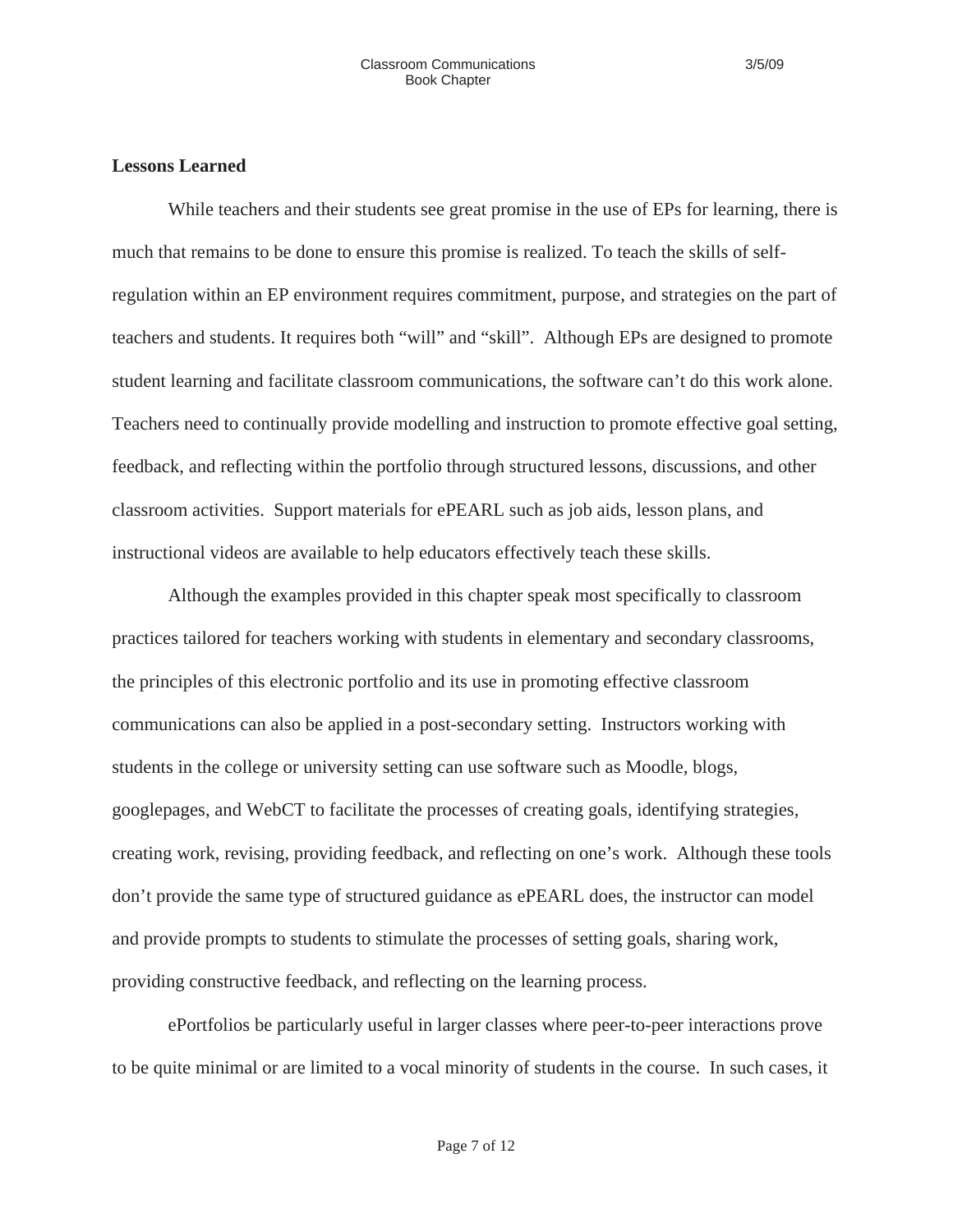may be beneficial to assign students to smaller online discussion groups so they can interact with each other outside of class and keep the dialogue and learning space active on their own time. They can exchange ideas, as well as post assignments to give and receive feedback. This can help to build a greater sense of community among the students and to make the online communication more manageable and personal for the students. Creating some sort of interactive ePortfolio that supports self-regulated learning and aligns with the needs of your course and students is one way to stimulate classroom communication when the structure of the classes make interactive, face-to-face discussions difficult.

Web based EPs provide a valuable platform for extending classroom 'spaces' and learning dialogues. By catering to individual student's learning styles and paces EPs can facilitate engagement with and contributions from all students, particularly those who might not feel confident participating verbally in class discussions or other fast-paced, face-to-face activities. It is important that educators tap in to new technologies and new pedagogies to meet the changing needs of their students and classrooms. Electronic Portfolios can provide a new path to support the development of essential skills and foster new forms of communication for learning inside and beyond the classroom environment.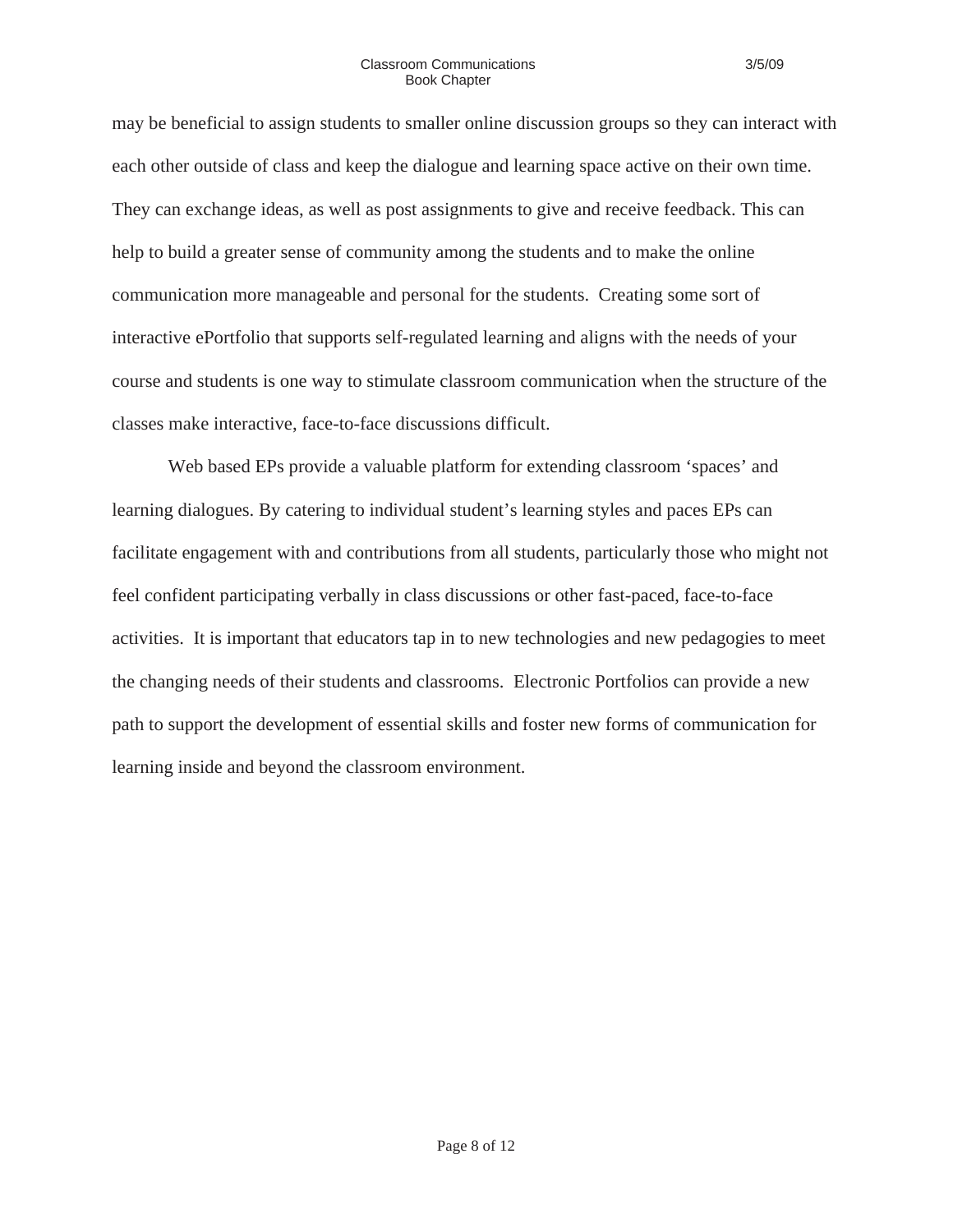## **References**

- Abrami, P.C. & Barrett, H. "Directions for research and development on electronic portfolios." *Canadian Journal of Learning and Technology, 31(3)* (2005): 1-15*.*
- Arter, J.A. & Spandel, V. "Using portfolios of student work in instruction & assessment." *Educational Measurement: Issues & Practice, 11*(1) (1992): 36-44.
- MacIsaac, D., & Jackson, L. "Assessment processes and outcomes: Portfolio construction." *New Directions for Adult and Continuing Education. 62*, (1994): 63-72.
- Wade, A., Abrami, P.C. & Sclater, J. "An electronic portfolio for learning." *Canadian Journal of Learning and Technology. 31(*3) (2005): 33-50.

Zimmerman, B, J. "A social cognitive view of self-regulated academic learning." *Journal of Educational Psychology*, 81, (1989): 329-339.

- Zimmerman, B. J. "Attaining self-regulation: a social cognitive perspective." In *Handbook of self-regulation* M.Boekaerts & P. R. Pintrich (Eds.). (New York: Academic Press, 2000), 13– 39.
- Zimmerman, B. J. & Tsikalas, K.E. "Can computer-based learning environments (CBLEs) be used as self-regulatory tools to enhance learning?" *Educational Psychologist,* 40(4) (2005): 267-271.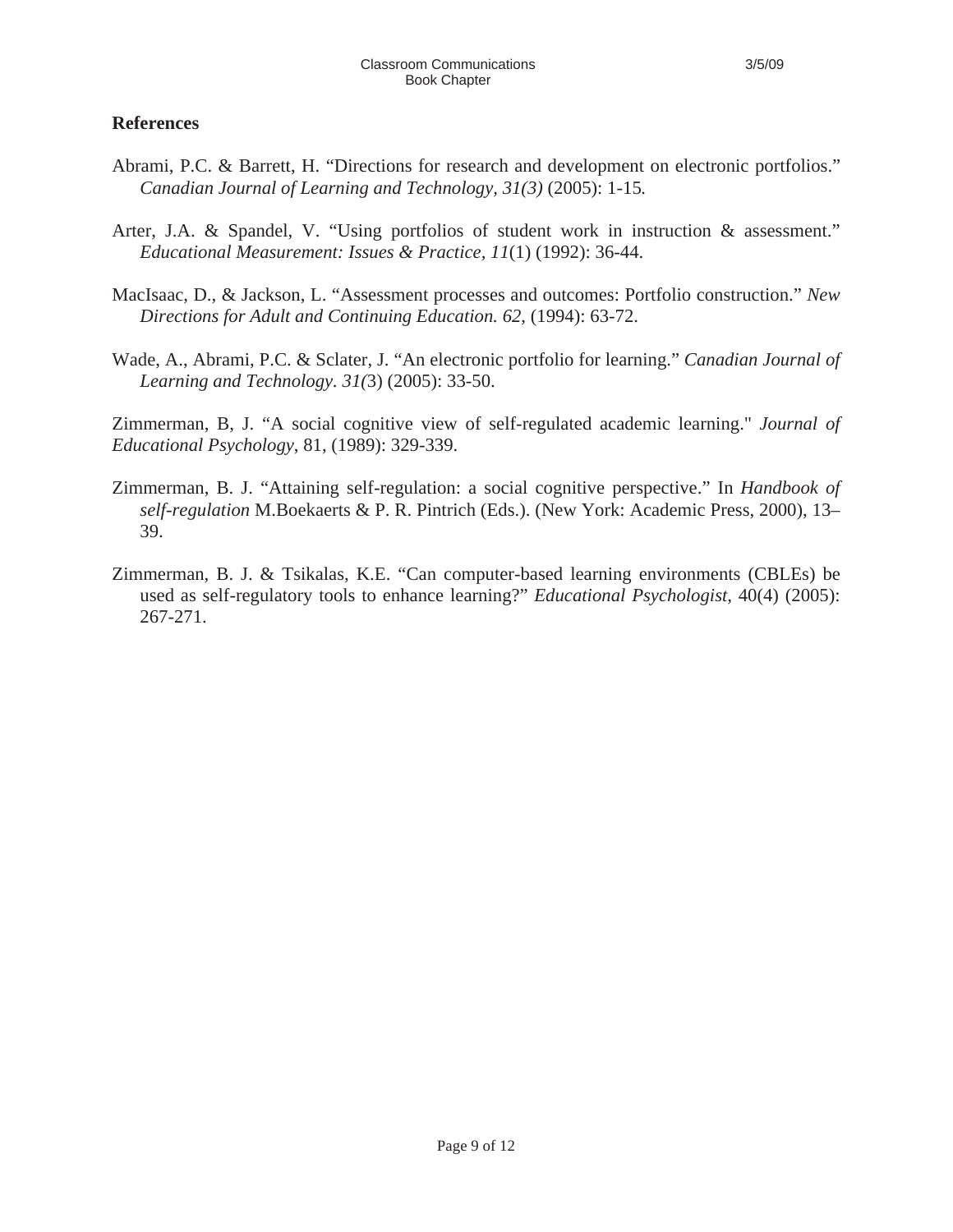# Images & Tables

|                       | 0.0                                          |                         | .62                                | $\varsigma$                                                     | Poetfol                 |                |              |                          |                          |                                           |                       |                   |                                           |                                                                                                                                                                                                                                                                                                                                                                                              |              |
|-----------------------|----------------------------------------------|-------------------------|------------------------------------|-----------------------------------------------------------------|-------------------------|----------------|--------------|--------------------------|--------------------------|-------------------------------------------|-----------------------|-------------------|-------------------------------------------|----------------------------------------------------------------------------------------------------------------------------------------------------------------------------------------------------------------------------------------------------------------------------------------------------------------------------------------------------------------------------------------------|--------------|
|                       | Home                                         | <b>Artifacts</b>        | <b>Share</b>                       | Personalize                                                     |                         |                |              |                          |                          |                                           |                       |                   | <b>Parent Mode</b>                        |                                                                                                                                                                                                                                                                                                                                                                                              |              |
|                       |                                              |                         |                                    | Folder: Science and Tech (All Years) 0                          |                         |                |              |                          |                          |                                           | <b>All Years</b><br>ᆌ |                   |                                           |                                                                                                                                                                                                                                                                                                                                                                                              |              |
|                       | <b>All Artifacts</b>                         |                         | Languages                          |                                                                 | <b>Science and Tech</b> | Social Studies |              |                          |                          |                                           | Arts Education        |                   |                                           |                                                                                                                                                                                                                                                                                                                                                                                              |              |
|                       | <b>Moral Studies</b><br><b>Presentations</b> |                         |                                    | Physical Ed.                                                    | Math                    |                |              |                          | Personal Devel.          |                                           |                       |                   |                                           |                                                                                                                                                                                                                                                                                                                                                                                              |              |
| 中<br>add new artifact |                                              |                         |                                    | printable version <b>&amp;</b> delete artifacts to presentation |                         |                |              |                          |                          |                                           |                       |                   |                                           |                                                                                                                                                                                                                                                                                                                                                                                              |              |
|                       | <b>Title</b><br>$=$                          |                         |                                    |                                                                 | Folder                  | Date           | A            | G                        | R                        | C                                         |                       | <b>BAL CCC</b>    | SA                                        | <b>SK</b>                                                                                                                                                                                                                                                                                                                                                                                    | Y            |
| P                     | ü                                            | Colourful Carnations v1 |                                    |                                                                 | Science and Tech        | 06/05/07       | 30           | X                        | X                        | $- - -$                                   | $E -$                 | 218               | $M - -$                                   | $- - -$                                                                                                                                                                                                                                                                                                                                                                                      |              |
| ð                     |                                              | Oiseau Lune v1          |                                    |                                                                 | Science and Tech        | 07/05/07       | 10           | $\overline{\phantom{a}}$ | $\omega$                 | $\rightarrow \rightarrow \rightarrow$     | $E -$                 | $19 -$            | LS-                                       | $\frac{1}{2} \frac{1}{2} \frac{1}{2} \frac{1}{2} \frac{1}{2} \frac{1}{2} \frac{1}{2} \frac{1}{2} \frac{1}{2} \frac{1}{2} \frac{1}{2} \frac{1}{2} \frac{1}{2} \frac{1}{2} \frac{1}{2} \frac{1}{2} \frac{1}{2} \frac{1}{2} \frac{1}{2} \frac{1}{2} \frac{1}{2} \frac{1}{2} \frac{1}{2} \frac{1}{2} \frac{1}{2} \frac{1}{2} \frac{1}{2} \frac{1}{2} \frac{1}{2} \frac{1}{2} \frac{1}{2} \frac{$ |              |
| J                     |                                              | French Spelling Bee v1  |                                    |                                                                 | Science and Tech        | 07/05/07       | 1 1          |                          | $\overline{\phantom{a}}$ | $ -$                                      | $\sigma$ $\sim$       | n.n.e             | a mini                                    | $- - -$                                                                                                                                                                                                                                                                                                                                                                                      |              |
|                       |                                              |                         | An Interview with Karla Homolka v1 |                                                                 | Science and Tech        | 07/30/05       | 10           | $\overline{\phantom{a}}$ | $\overline{\phantom{a}}$ | $\rightarrow$ $\rightarrow$ $\rightarrow$ | $M -$                 | 684               | $MP -$                                    | $- - -$                                                                                                                                                                                                                                                                                                                                                                                      |              |
|                       | 奉                                            |                         | Crocodilians and Other Reptiles v1 |                                                                 | Science and Tech        | 08/01/06       | 30           | X                        | X                        | $\sim$ $\sim$ $\sim$                      | EM                    | 163               | <b>MLP</b>                                | 142                                                                                                                                                                                                                                                                                                                                                                                          |              |
|                       | <b>Group work</b>                            |                         |                                    |                                                                 |                         |                |              |                          |                          |                                           |                       |                   |                                           |                                                                                                                                                                                                                                                                                                                                                                                              |              |
| ×                     |                                              |                         | Crocodilians and Other Reptiles v2 |                                                                 | Science and Tech        | 08/01/06       | 200          | X X                      |                          | $TS -$                                    | E-                    | 163               | $M - -$                                   | $+ - -$                                                                                                                                                                                                                                                                                                                                                                                      |              |
| ð                     | W.                                           | What about the stars v1 |                                    |                                                                 | Science and Tech        | 05/16/08       |              | X                        | $\sim$                   | $\sim$ $\sim$ $\sim$                      | ES                    | $1 - -$           | $\omega = \omega$                         | $- - -$                                                                                                                                                                                                                                                                                                                                                                                      |              |
| Ø                     |                                              |                         | -- Recycling: why it's imortant v1 |                                                                 | Science and Tech        | 05/23/08       |              | X                        | $\frac{1}{\sqrt{2}}$     | $- - - \,$                                | $\frac{1}{2}$         | $\rightarrow + +$ | $\rightarrow$ $\rightarrow$ $\rightarrow$ | 598                                                                                                                                                                                                                                                                                                                                                                                          |              |
|                       |                                              |                         | Health and Well-being Word Find v1 |                                                                 | Science and Tech        | 08/04/06       | 1.1          | X                        | X                        | $ P$                                      | $S -$                 | 169               | $LP -$                                    | $- - -$                                                                                                                                                                                                                                                                                                                                                                                      |              |
|                       | <b>ISIS Projects</b>                         |                         |                                    |                                                                 |                         |                |              |                          |                          |                                           |                       |                   |                                           |                                                                                                                                                                                                                                                                                                                                                                                              |              |
|                       | Title<br>$=$                                 |                         |                                    |                                                                 | Folder                  | Date           | $\mathsf{A}$ |                          | GR                       | c                                         |                       |                   | <b>BAL CCC SA</b>                         | <b>SK</b>                                                                                                                                                                                                                                                                                                                                                                                    | $\checkmark$ |
|                       | Nothing to display.                          |                         |                                    |                                                                 |                         |                |              |                          |                          |                                           |                       |                   |                                           |                                                                                                                                                                                                                                                                                                                                                                                              |              |

**Image 1:** Artifacts index page - Science and technology folder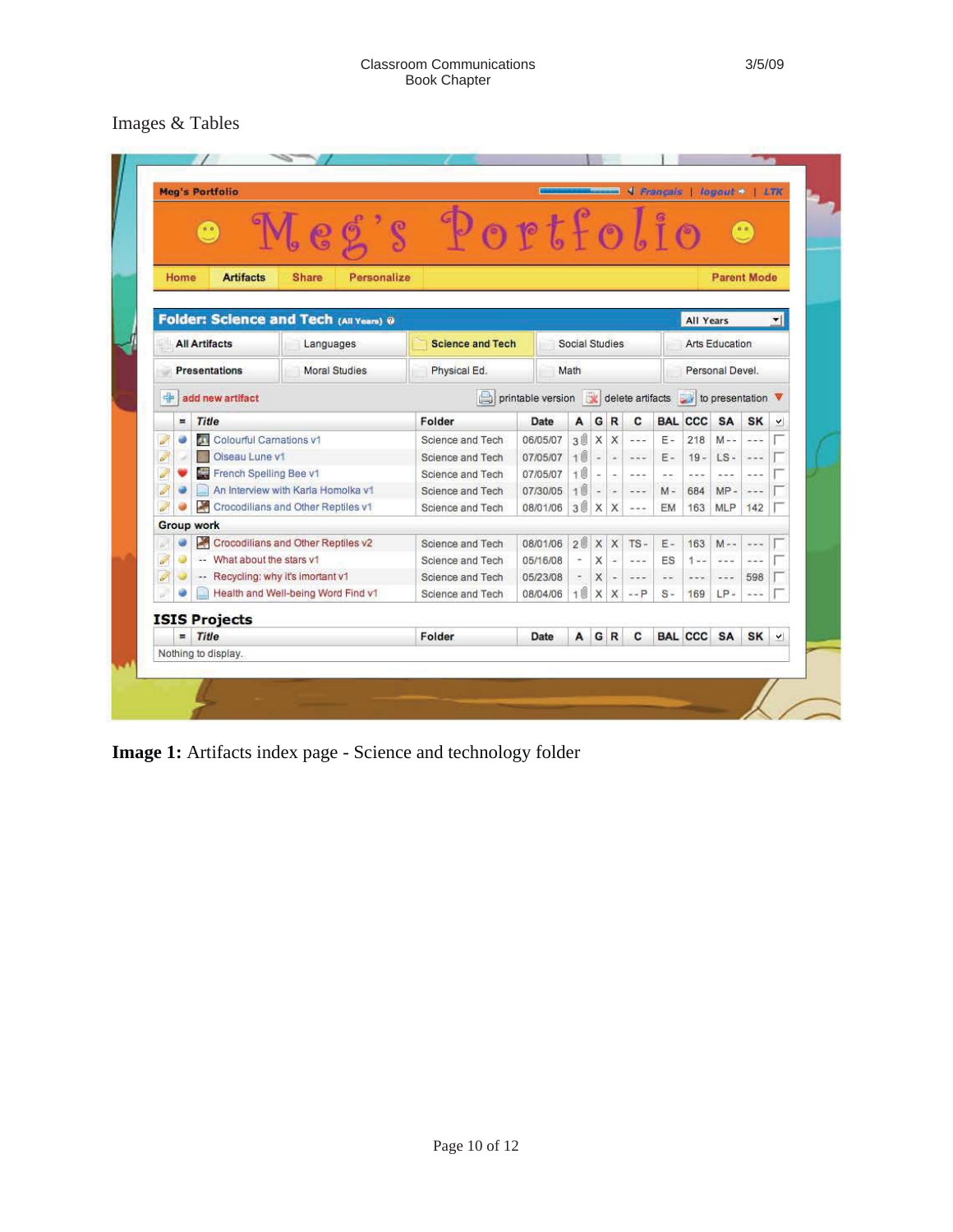#### Classroom Communications 3/5/09 Book Chapter

| sharing<br>QE<br>Sharing $\times$<br>planning<br>doing<br>reflections<br>• A classmate's opinion about your work can be very<br>helpful.<br>curriculum<br>• They can give you ideas to improve your work.<br>reflecting |  |
|-------------------------------------------------------------------------------------------------------------------------------------------------------------------------------------------------------------------------|--|
| <b>Share This Artifact</b><br>Who Would I Like to Share With? @<br>Collaborate<br>Class: Ms Wade's homeroom<br><b>Share</b><br>Student: Vanitha Pillay<br>$\mathbf{r}$                                                  |  |
|                                                                                                                                                                                                                         |  |

**Image 2**: Reflection screen - sharing

|                                                                                                                                                                  | <b>Teacher Feedback</b>                                                                                                                                                                          |
|------------------------------------------------------------------------------------------------------------------------------------------------------------------|--------------------------------------------------------------------------------------------------------------------------------------------------------------------------------------------------|
| Support your child to ensure they put forth their best effort.                                                                                                   |                                                                                                                                                                                                  |
| <b>EXAMPLE</b>                                                                                                                                                   |                                                                                                                                                                                                  |
| "Wow, your presentation on Children in China is incredible! I wish I could have<br>been there to see you present it in person. I can see how much effort you put | Teacher feedback helps you improve your<br>work.                                                                                                                                                 |
| into this, and look how well it turned out! I'm so proud of you! Love Dad."                                                                                      | <b>EXAMPLE</b>                                                                                                                                                                                   |
| HOW CAN I GIVE FEEDBACK TO MY CHILD?                                                                                                                             |                                                                                                                                                                                                  |
| Try to encourage your child by making a positive statement about something<br>you liked in his/her portfolio.                                                    | "Your questions are answered well. You really put a lot of<br>effort into your composition, and it shows. Can you please put<br>a title on your work in the text editor so that it is clear that |
| Mention something that you like in your child's artifact, or something that                                                                                      | those are your questions. Your composition should also be                                                                                                                                        |
| surprised or impressed you. Look at your child's task goals, and compare them                                                                                    | titled, try to pick something that fits what you wrote. Great                                                                                                                                    |
| to the criteria for the work, were their goals realistic and specific to the work?<br>Did their strategies help them achieve their goals?                        | work!"                                                                                                                                                                                           |

**Image 3:** Help - Parent Comments and Teacher Feedback

| <b>Constructive Feedback</b>                   | <b>Non-constructive Feedback</b>        |
|------------------------------------------------|-----------------------------------------|
| What tools can help you reach your goal? Did   | Reading is an important goal! (Teacher) |
| you reread your work to check for punctuation? |                                         |
| (Teacher)                                      | Keep up the awesome work!               |
|                                                | (Teacher)                               |